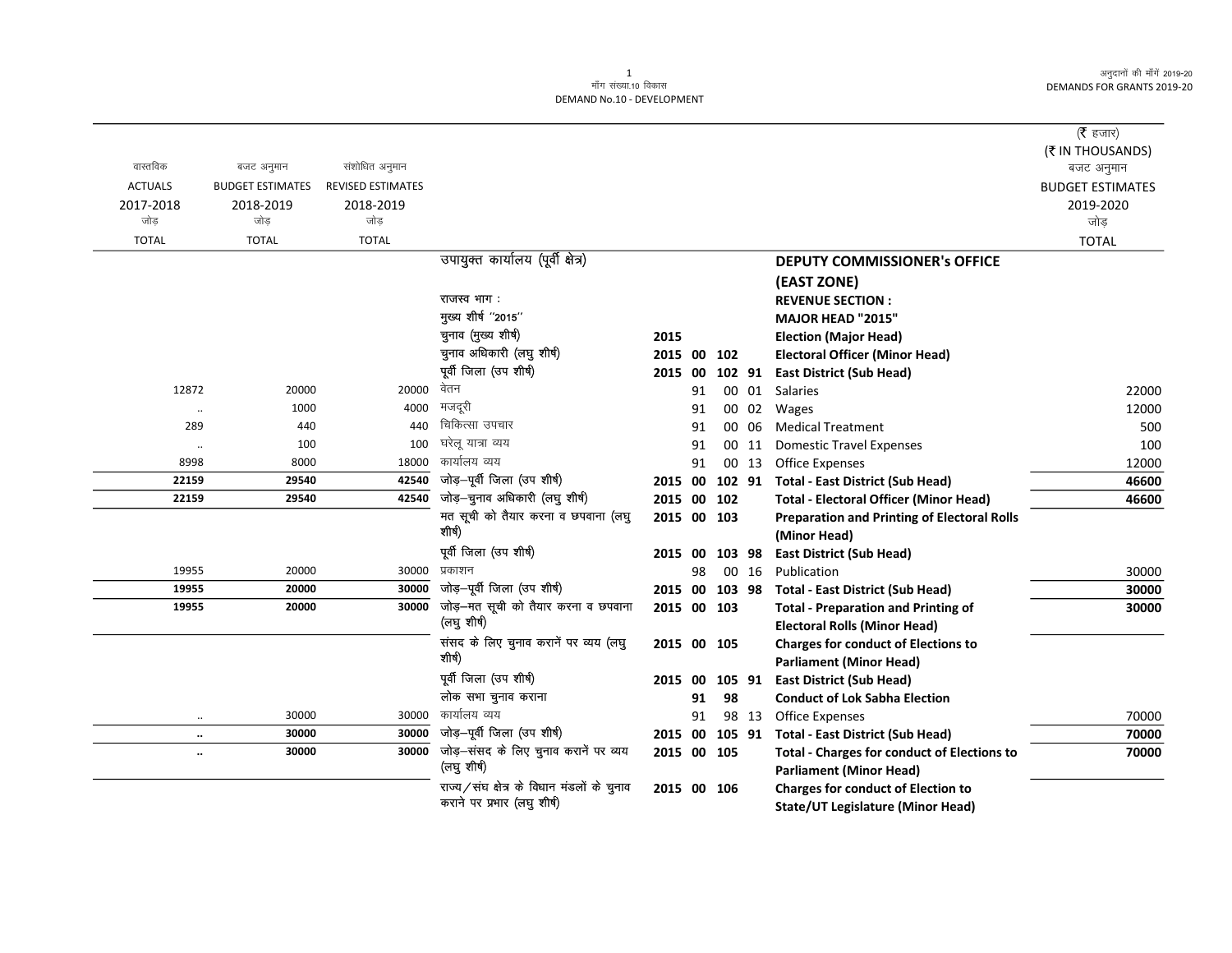## 2<br>माँग संख्या.10 विकास DEMAND No.10 - DEVELOPMENT

|                |                         |                          |                                                                |                        |    |        |       |                                                                        | ( $\bar{\tau}$ हजार)<br>(₹ IN THOUSANDS) |
|----------------|-------------------------|--------------------------|----------------------------------------------------------------|------------------------|----|--------|-------|------------------------------------------------------------------------|------------------------------------------|
| वास्तविक       | बजट अनुमान              | संशोधित अनुमान           |                                                                |                        |    |        |       |                                                                        | बजट अनुमान                               |
| <b>ACTUALS</b> | <b>BUDGET ESTIMATES</b> | <b>REVISED ESTIMATES</b> |                                                                |                        |    |        |       |                                                                        | <b>BUDGET ESTIMATES</b>                  |
| 2017-2018      | 2018-2019               | 2018-2019                |                                                                |                        |    |        |       |                                                                        | 2019-2020                                |
| जोड            | जोड                     | जोड                      |                                                                |                        |    |        |       |                                                                        | जोड                                      |
| <b>TOTAL</b>   | <b>TOTAL</b>            | <b>TOTAL</b>             |                                                                |                        |    |        |       |                                                                        | <b>TOTAL</b>                             |
|                |                         |                          | पूर्वी जिला (उप शीर्ष)                                         | 2015 00                |    | 106 98 |       | <b>East District (Sub Head)</b>                                        |                                          |
|                |                         |                          | चुनावों पर व्यय                                                |                        | 98 | 98     |       | <b>Expenses on Election</b>                                            |                                          |
| 2796           | 70000                   | 100                      | कार्यालय व्यय                                                  |                        | 98 |        | 98 13 | <b>Office Expenses</b>                                                 | 30000                                    |
| 2796           | 70000                   | 100                      | जोड़-पूर्वी जिला (उप शीर्ष)                                    | 2015 00                |    | 106 98 |       | <b>Total - East District (Sub Head)</b>                                | 30000                                    |
| 2796           | 70000                   | 100                      | जोड़-राज्य/संघ क्षेत्र के विधान मंडलों के                      | 2015 00 106            |    |        |       | <b>Total - Charges for conduct of Election to</b>                      | 30000                                    |
|                |                         |                          | चुनाव कराने पर प्रभार (लघु शीर्ष)                              |                        |    |        |       | <b>State/UT Legislature (Minor Head)</b>                               |                                          |
|                |                         |                          | मतदाताओं को पहचान पत्र जारी करना                               | 2015 00 108            |    |        |       | Issue of Identity Cards to voters (Minor                               |                                          |
|                |                         |                          | (लघु शीर्ष)                                                    |                        |    |        |       | Head)                                                                  |                                          |
|                |                         |                          | पूर्वी जिला (उप शीर्ष)                                         | 2015                   | 00 | 108 99 |       | <b>East District (Sub Head)</b>                                        |                                          |
| 7997           | 8000                    | 10000                    | कार्यालय व्यय                                                  |                        | 99 |        | 00 13 | <b>Office Expenses</b>                                                 | 10000                                    |
| 6264           | 1200                    | 2000                     | अन्य प्रभार                                                    |                        | 99 |        | 00 50 | <b>Other Charges</b>                                                   | 2000                                     |
| 14261          | 9200                    | 12000                    | जोड़–पूर्वी जिला (उप शीर्ष)                                    | 2015                   | 00 | 108 99 |       | <b>Total - East District (Sub Head)</b>                                | 12000                                    |
| 14261          | 9200                    | 12000                    | जोड़–मतदाताओं को पहचान पत्र जारी                               | 2015 00 108            |    |        |       | Total - Issue of Identity Cards to voters                              | 12000                                    |
|                |                         |                          | करना (लघु शीर्ष)                                               |                        |    |        |       | (Minor Head)                                                           |                                          |
| 59171          | 158740                  | 114640                   | जोड़-मुख्य शीर्ष "2015"                                        | 2015                   |    |        |       | <b>TOTAL - MAJOR HEAD"2015"</b>                                        | 188600                                   |
|                |                         |                          | मुख्य शीर्ष "2029"                                             |                        |    |        |       | <b>MAJOR HEAD "2029"</b>                                               |                                          |
|                |                         |                          | भूमि राजस्व (मुख्य शीर्ष)                                      | 2029                   |    |        |       | Land Revenue (Major Head)                                              |                                          |
|                |                         |                          | भूमि अभिलेख (लघु शीर्ष)                                        | 2029                   | 00 | 103    |       | <b>Land Records (Minor Head)</b>                                       |                                          |
|                |                         |                          | पूर्वी क्षेत्र (उप शीर्ष)                                      | 2029                   | 00 | 103 93 |       | <b>East Zone (Sub Head)</b>                                            |                                          |
| 2503           | 3000                    | 2200                     | वेतन                                                           |                        | 93 |        | 00 01 | <b>Salaries</b>                                                        | 3000                                     |
|                | 460                     | 460                      | चिकित्सा उपचार                                                 |                        | 93 |        | 00 06 | <b>Medical Treatment</b>                                               | 500                                      |
| 2503           | 3460                    | 2660                     | जोड़-पूर्वी क्षेत्र (उप शीर्ष)<br>जोड़-भूमि अभिलेख (लघु शीर्ष) | 2029                   | 00 | 103 93 |       | Total - East Zone (Sub Head)                                           | 3500                                     |
| 2503<br>2503   | 3460<br>3460            | 2660<br>2660             | जोड़-मुख्य शीर्ष "2029"                                        | 2029                   |    | 00 103 |       | <b>Total - Land Records (Minor Head)</b>                               | 3500                                     |
|                |                         |                          | मुख्य शीर्ष "2030"                                             | 2029                   |    |        |       | <b>TOTAL - MAJOR HEAD"2029"</b><br><b>MAJOR HEAD "2030"</b>            | 3500                                     |
|                |                         |                          | स्टाम्प और पंजीकरण (मुख्य शीर्ष)                               |                        |    |        |       |                                                                        |                                          |
|                |                         |                          | पंजीकरण (उप मुख्य शीर्ष)                                       | 2030                   |    |        |       | <b>Stamps and Registration (Major Head)</b>                            |                                          |
|                |                         |                          | निर्देशन और प्रकाशन (लघु शीर्ष)                                | 2030 03                |    |        |       | <b>Registration (Sub Major Head)</b><br>Direction & Admn. (Minor Head) |                                          |
|                |                         |                          | पूर्वी क्षेत्र (उप शीर्ष)                                      | 2030 03 001<br>2030 03 |    | 001 97 |       |                                                                        |                                          |
| 1058           | 1600                    | 1600 वेतन                |                                                                |                        | 97 |        |       | <b>East Zone (Sub Head)</b><br>00 01 Salaries                          | 1800                                     |
|                |                         |                          |                                                                |                        |    |        |       |                                                                        |                                          |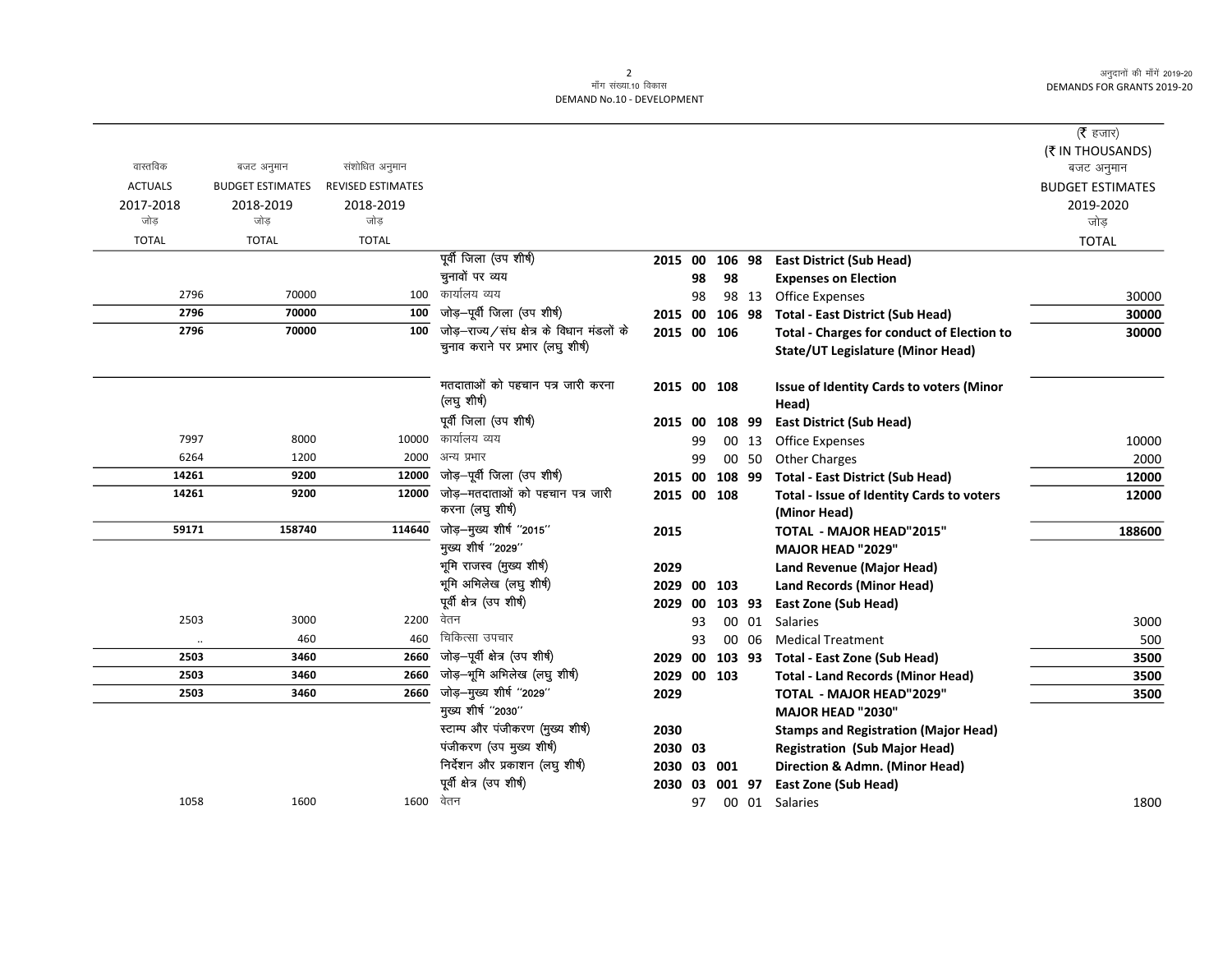## 3<br>माँग संख्या.10 विकास DEMAND No.10 - DEVELOPMENT

|                |                         |                          |                                        |             |    |        |       |                                                   | (रै हजार)               |
|----------------|-------------------------|--------------------------|----------------------------------------|-------------|----|--------|-------|---------------------------------------------------|-------------------------|
|                |                         |                          |                                        |             |    |        |       |                                                   | (₹ IN THOUSANDS)        |
| वास्तविक       | बजट अनुमान              | संशोधित अनुमान           |                                        |             |    |        |       |                                                   | बजट अनुमान              |
| <b>ACTUALS</b> | <b>BUDGET ESTIMATES</b> | <b>REVISED ESTIMATES</b> |                                        |             |    |        |       |                                                   | <b>BUDGET ESTIMATES</b> |
| 2017-2018      | 2018-2019               | 2018-2019                |                                        |             |    |        |       |                                                   | 2019-2020               |
| जोड            | जोड                     | जोड                      |                                        |             |    |        |       |                                                   | जोड                     |
| <b>TOTAL</b>   | <b>TOTAL</b>            | <b>TOTAL</b>             |                                        |             |    |        |       |                                                   | <b>TOTAL</b>            |
| $\ldots$       | 600                     | 600                      | चिकित्सा उपचार                         |             | 97 |        | 00 06 | <b>Medical Treatment</b>                          | 600                     |
| 1058           | 2200                    | 2200                     | जोड़-पूर्वी क्षेत्र (उप शीर्ष)         | 2030 03     |    | 001 97 |       | <b>Total - East Zone (Sub Head)</b>               | 2400                    |
| 1058           | 2200                    | 2200                     | जोड़-निर्देशन और प्रकाशन (लघु शीर्ष)   | 2030 03 001 |    |        |       | <b>Total - Direction &amp; Admn. (Minor Head)</b> | 2400                    |
| 1058           | 2200                    | 2200                     | जोड़-पंजीकरण (उप मुख्य शीर्ष)          | 2030 03     |    |        |       | <b>Total - Registration (Sub Major Head)</b>      | 2400                    |
| 1058           | 2200                    | 2200                     | जोड़-मुख्य शीर्ष "2030"                | 2030        |    |        |       | <b>TOTAL - MAJOR HEAD"2030"</b>                   | 2400                    |
|                |                         |                          | मुख्य शीर्ष "2053"                     |             |    |        |       | <b>MAJOR HEAD "2053"</b>                          |                         |
|                |                         |                          | जिला प्रशासन (मुख्य शीर्ष)             | 2053        |    |        |       | <b>District Administration (Major Head)</b>       |                         |
|                |                         |                          | जिला स्थापना (लघु शीर्ष)               | 2053        | 00 | 093    |       | District Estt. (Minor Head)                       |                         |
|                |                         |                          | पूर्वी क्षेत्र (उप शीर्ष)              | 2053        | 00 | 093 90 |       | <b>East Zone (Sub Head)</b>                       |                         |
| 38973          | 50000                   | 50000                    | वेतन                                   |             | 90 |        | 00 01 | Salaries                                          | 60000                   |
| $\ldots$       | 5000                    | 20000                    | मजदूरी                                 |             | 90 |        | 00 02 | Wages                                             | 25000                   |
| 37             | 400                     | 400                      | समयोपरि भत्ता                          |             | 90 |        | 00 03 | O.T.A.                                            | 400                     |
| 973            | 3000                    | 3000                     | चिकित्सा उपचार                         |             | 90 |        | 00 06 | <b>Medical Treatment</b>                          | 4000                    |
| 33             | 400                     | 400                      | घरेलू यात्रा व्यय                      |             | 90 |        | 00 11 | <b>Domestic Travel Expenses</b>                   | 500                     |
| 41173          | 50000                   | 35000                    | कार्यालय व्यय                          |             | 90 |        | 00 13 | <b>Office Expenses</b>                            | 50000                   |
| $\ddotsc$      | 300                     | 300                      | विज्ञापन तथा प्रचार                    |             | 90 |        | 00 26 | Advertisement & Publicity                         | 500                     |
|                |                         |                          | सूचना तकनीक                            |             | 90 | 99     |       | <b>Information Technology</b>                     |                         |
| 11             | 1000                    | 1000                     | कार्यालय व्यय                          |             | 90 |        | 99 13 | <b>Office Expenses</b>                            | 1100                    |
| 81200          | 110100                  | 110100                   | जोड़-पूर्वी क्षेत्र (उप शीर्ष)         | 2053        | 00 | 093 90 |       | <b>Total - East Zone (Sub Head)</b>               | 141500                  |
| 81200          | 110100                  | 110100                   | जोड़-जिला स्थापना (लघु शीर्ष)          | 2053 00     |    | 093    |       | <b>Total - District Estt. (Minor Head)</b>        | 141500                  |
|                |                         |                          | अन्य स्थापना (लघु शीर्ष)               | 2053        | 00 | 094    |       | <b>Other Estt. (Minor Head)</b>                   |                         |
|                |                         |                          | भूमि अधिग्रहण कार्यालय (उप शीर्ष)      | 2053        | 00 | 094 89 |       | Land Acquisition Estt. (Sub Head)                 |                         |
|                |                         |                          | पूर्वी क्षेत्र                         |             | 89 | 98     |       | <b>East Zone</b>                                  |                         |
| 1116           | 3000                    | 3000                     | व्यावसायिक सेवायें                     |             | 89 |        | 98 28 | <b>Professional Services</b>                      | 3500                    |
| 1116           | 3000                    | 3000                     | जोड़-भूमि अधिग्रहण कार्यालय (उप शीर्ष) | 2053 00     |    | 094 89 |       | <b>Total - Land Acquisition Estt. (Sub Head)</b>  | 3500                    |
| 1116           | 3000                    | 3000                     | जोड़—अन्य स्थापना (लघु शीर्ष)          | 2053 00     |    | 094    |       | <b>Total - Other Estt. (Minor Head)</b>           | 3500                    |
|                |                         |                          | अन्य व्यय (लघु शीर्ष)                  | 2053 00 800 |    |        |       | <b>Other Expenditure (Minor Head)</b>             |                         |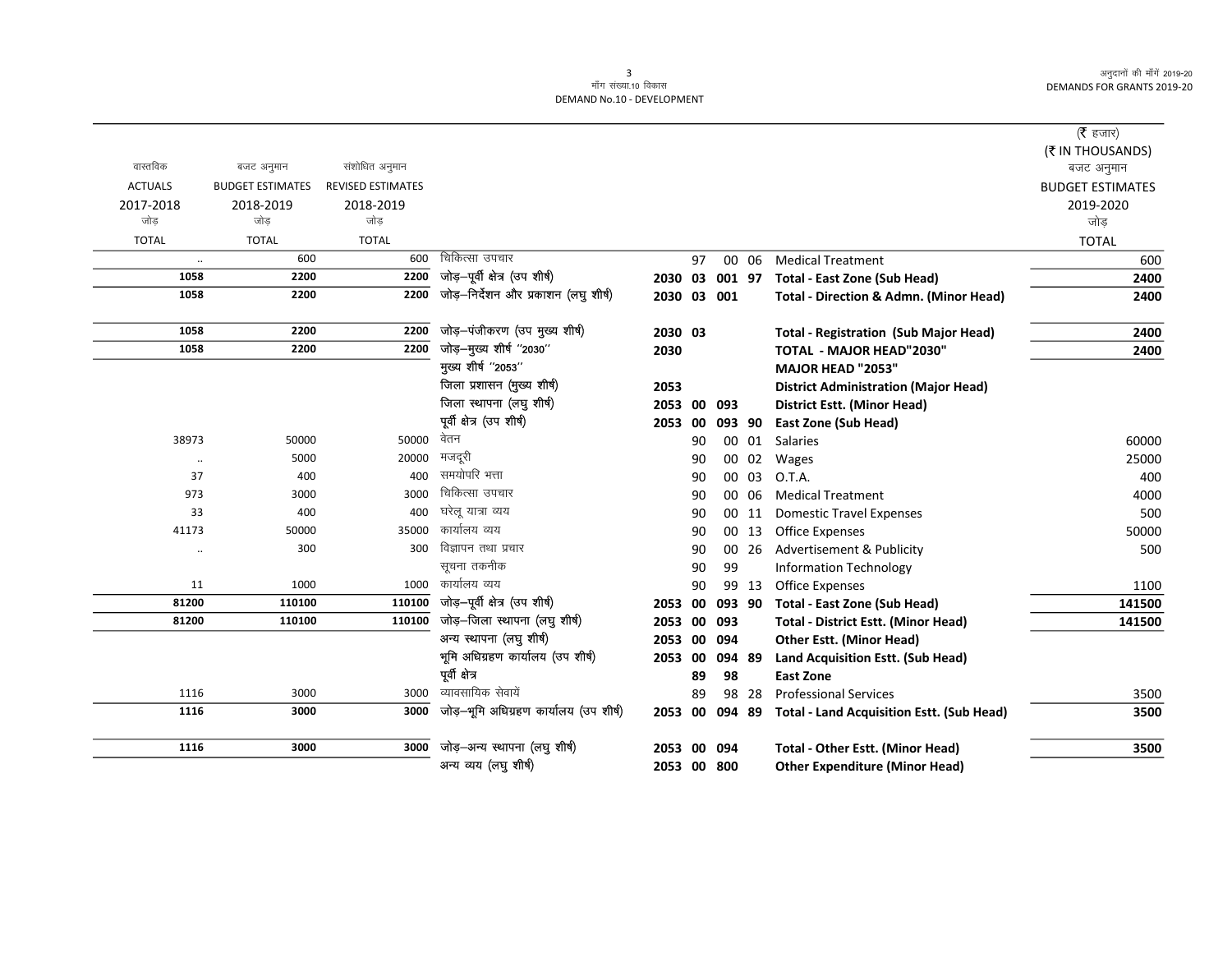$\overline{\phantom{0}}$ 

| वास्तविक<br><b>ACTUALS</b> | बजट अनुमान<br><b>BUDGET ESTIMATES</b> | संशोधित अनुमान<br><b>REVISED ESTIMATES</b> |                                                                               |      |         |             |        |                                                                                                        | ( $\bar{\tau}$ हजार)<br>(₹ IN THOUSANDS)<br>बजट अनुमान<br><b>BUDGET ESTIMATES</b> |
|----------------------------|---------------------------------------|--------------------------------------------|-------------------------------------------------------------------------------|------|---------|-------------|--------|--------------------------------------------------------------------------------------------------------|-----------------------------------------------------------------------------------|
| 2017-2018<br>जोड           | 2018-2019<br>जोड                      | 2018-2019<br>जोड                           |                                                                               |      |         |             |        |                                                                                                        | 2019-2020<br>जोड़                                                                 |
| <b>TOTAL</b>               | <b>TOTAL</b>                          | <b>TOTAL</b>                               |                                                                               |      |         |             |        |                                                                                                        | <b>TOTAL</b>                                                                      |
|                            |                                       |                                            | जिला शहरी विकास ऐजेंसी को अनुदान (डी.<br>यू.डी.ए.) पूर्वी जिला (उप शीर्ष)     |      |         |             |        | 2053 00 800 72 Grants to District Urban Development<br>Agency (DUDA) District East (Sub Head)          |                                                                                   |
| $\ldots$                   | 1300                                  |                                            | सहायता अनुदान-सामान्य                                                         |      | 72      | 00          | 31     | Grants-in-aid-General                                                                                  |                                                                                   |
| $\ddot{\phantom{a}}$       | 1300                                  |                                            | जोड़-जिला शहरी विकास ऐजेंसी को<br>अनुदान (डी.यू.डी.ए.) पूर्वी जिला (उप शीर्ष) |      | 2053 00 |             |        | 800 72 Total: Grants to District Urban<br><b>Development Agency (DUDA) District East</b><br>(Sub Head) |                                                                                   |
| $\ddotsc$                  | 1300                                  |                                            | जोड़-अन्य व्यय (लघु शीर्ष)                                                    |      |         | 2053 00 800 |        | <b>Total - Other Expenditure (Minor Head)</b>                                                          |                                                                                   |
| 82316                      | 114400                                |                                            | 113100 जोड़-मुख्य शीर्ष "2053"                                                | 2053 |         |             |        | TOTAL - MAJOR HEAD"2053"                                                                               | 145000                                                                            |
|                            |                                       |                                            | मुख्य शीर्ष "2235"                                                            |      |         |             |        | <b>MAJOR HEAD "2235"</b>                                                                               |                                                                                   |
|                            |                                       |                                            | सामाजिक सुरक्षा एव कल्याण (मुख्य शीर्ष)                                       | 2235 |         |             |        | <b>Social Security &amp; Welfare (Major Head)</b>                                                      |                                                                                   |
|                            |                                       |                                            | पुर्नवास (उप मुख्य शीर्ष)                                                     |      | 2235 01 |             |        | <b>Rehabilitation (Sub Major Head)</b>                                                                 |                                                                                   |
|                            |                                       |                                            | अन्य राहत उपाय (लघु शीर्ष)                                                    |      |         | 2235 01 200 |        | <b>Other Relief Measures (Minor Head)</b>                                                              |                                                                                   |
|                            |                                       |                                            | पूर्वी क्षेत्र (उप शीर्ष)                                                     |      | 2235 01 |             | 200 89 | <b>East Zone (Sub Head)</b>                                                                            |                                                                                   |
|                            |                                       |                                            | जम्मू एवं कश्मीर के विस्थापितों के संबंध में<br>मासिक तदर्थ राहत का भुगतान    |      | 89      | 98          |        | Payment of Monthly Ad-hoc relief in<br>respect of J&K Migrants                                         |                                                                                   |
|                            |                                       |                                            | अन्य प्रभार                                                                   |      | 89      |             | 98 50  | <b>Other Charges</b>                                                                                   |                                                                                   |
| 37007                      | $\ddotsc$                             |                                            | स्वीकृत                                                                       |      |         |             |        | Voted                                                                                                  |                                                                                   |
| $\ddot{\phantom{0}}$       | $\ddotsc$                             |                                            | भारित                                                                         |      |         |             |        | Charged                                                                                                |                                                                                   |
| 37007                      | $\ddotsc$                             | $\ddot{\phantom{a}}$                       | जोड़-पूर्वी क्षेत्र (उप शीर्ष)                                                |      |         |             |        | 2235 01 200 89 Total - East Zone (Sub Head)                                                            | $\ddot{\phantom{0}}$                                                              |
| 37007                      | $\ddotsc$                             | $\ddot{\phantom{a}}$                       | स्वीकृत                                                                       |      |         |             |        | <b>Voted</b>                                                                                           | $\ddot{\phantom{0}}$                                                              |
| $\cdots$                   | $\cdot\cdot$                          |                                            | भारित                                                                         |      |         |             |        | Charged                                                                                                |                                                                                   |
| 37007                      | $\ddotsc$                             | $\ddot{\phantom{a}}$                       | जोड़-अन्य राहत उपाय (लघु शीर्ष)                                               |      |         | 2235 01 200 |        | <b>Total - Other Relief Measures (Minor Head)</b>                                                      |                                                                                   |
| 37007                      | $\ddotsc$                             | $\ddot{\phantom{a}}$                       | स्वीकृत                                                                       |      |         |             |        | <b>Voted</b>                                                                                           |                                                                                   |
| $\ddotsc$                  | $\cdot\cdot$                          |                                            | भारित                                                                         |      |         |             |        | Charged                                                                                                | $\cdot\cdot$                                                                      |
| 37007                      | $\ddotsc$                             |                                            | जोड़-पुर्नवास (उप मुख्य शीर्ष)                                                |      | 2235 01 |             |        | <b>Total - Rehabilitation (Sub Major Head)</b>                                                         |                                                                                   |
| 37007                      | $\ddot{\phantom{a}}$                  | $\ddot{\phantom{a}}$                       | स्वीकृत                                                                       |      |         |             |        | <b>Voted</b>                                                                                           | $\cdot\cdot$                                                                      |
|                            | $\cdot\cdot$                          |                                            | भारित                                                                         |      |         |             |        | Charged                                                                                                | $\cdot\cdot$                                                                      |
| 37007                      | $\ddotsc$                             |                                            | जोड़-मुख्य शीर्ष "2235"                                                       | 2235 |         |             |        | <b>TOTAL - MAJOR HEAD"2235"</b>                                                                        | $\ddotsc$                                                                         |